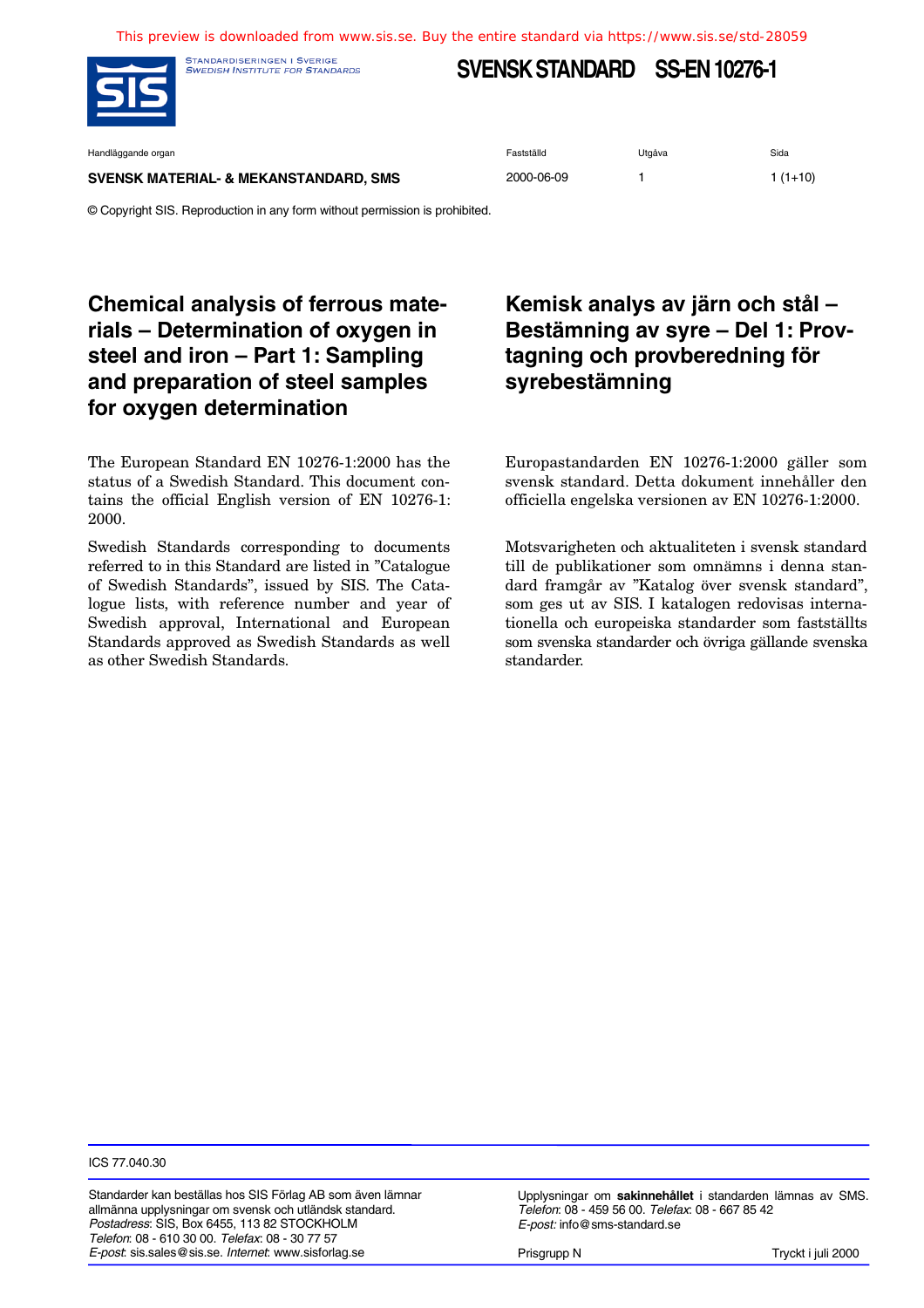This preview is downloaded from www.sis.se. Buy the entire standard via https://www.sis.se/std-28059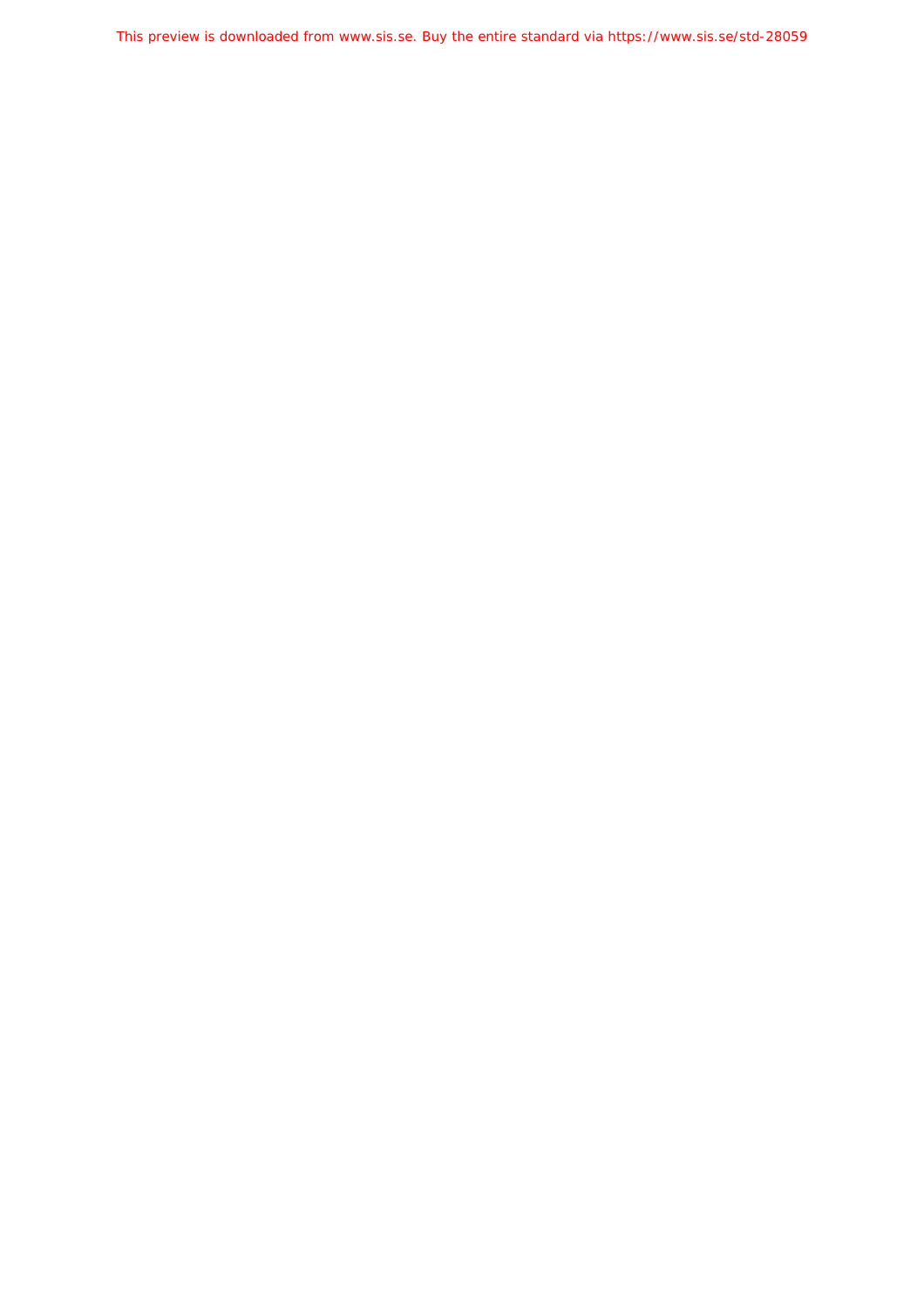# EUROPEAN STANDARD NORME EUROPÉENNE EUROPÄISCHE NORM

# **EN 10276-1**

May 2000

ICS 77.040.30

English version

## Chemical analysis of ferrous materials - Determination of oxygen in steel and iron - Part 1: Sampling and preparation of steel samples for oxygen determination

Analyse chimique des matériaux sidérurgiques - Dosage de l'oxygène dans les aciers et les fontes - Partie 1: Echantillonnage et préparation des échantillons en acier pour dosage de l'oxygène

Chemische Analyse von Eisenmetallen - Bestimmung des Sauerstoffgehalts von Stahl und Eisen - Teil 1: Herstellung und Vorbereitung der Stahlproben für die Sauerstoff-**Bestimmung** 

This European Standard was approved by CEN on 22 April 2000.

CEN members are bound to comply with the CEN/CENELEC Internal Regulations which stipulate the conditions for giving this European Standard the status of a national standard without any alteration. Up-to-date lists and bibliographical references concerning such national standards may be obtained on application to the Central Secretariat or to any CEN member.

This European Standard exists in three official versions (English, French, German). A version in any other language made by translation under the responsibility of a CEN member into its own language and notified to the Central Secretariat has the same status as the official versions.

CEN members are the national standards bodies of Austria, Belgium, Czech Republic, Denmark, Finland, France, Germany, Greece, Iceland, Ireland, Italy, Luxembourg, Netherlands, Norway, Portugal, Spain, Sweden, Switzerland and United Kingdom.



EUROPEAN COMMITTEE FOR STANDARDIZATION COMITÉ EUROPÉEN DE NORMALISATION EUROPÄISCHES KOMITEE FÜR NORMUNG

**Central Secretariat: rue de Stassart, 36 B-1050 Brussels**

© 2000 CEN All rights of exploitation in any form and by any means reserved worldwide for CEN national Members.

Ref. No. EN 10276-1:2000 E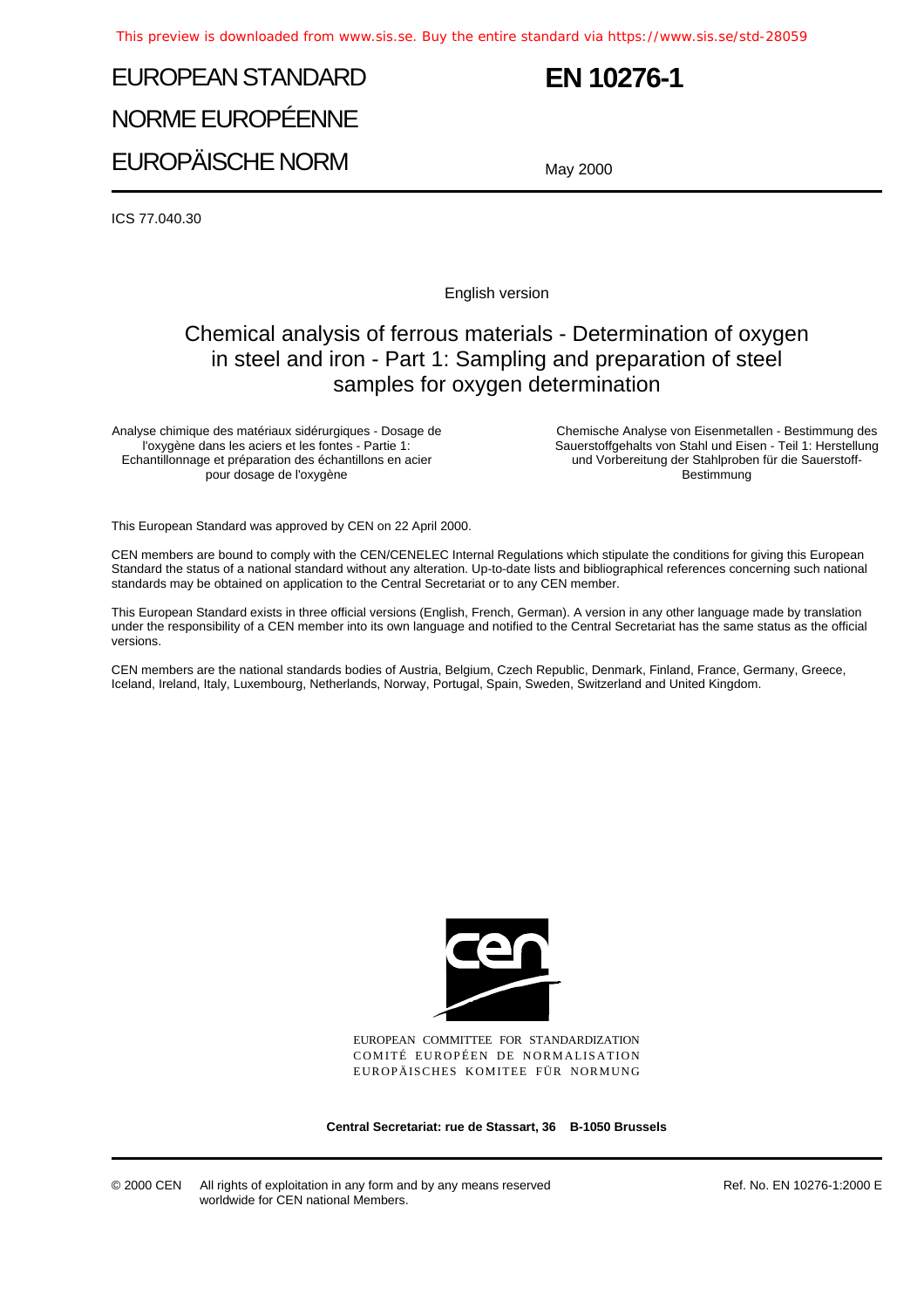This preview is downloaded from www.sis.se. Buy the entire standard via https://www.sis.se/std-28059 Page 2<br>EN 10276-1:2000

## **Contents**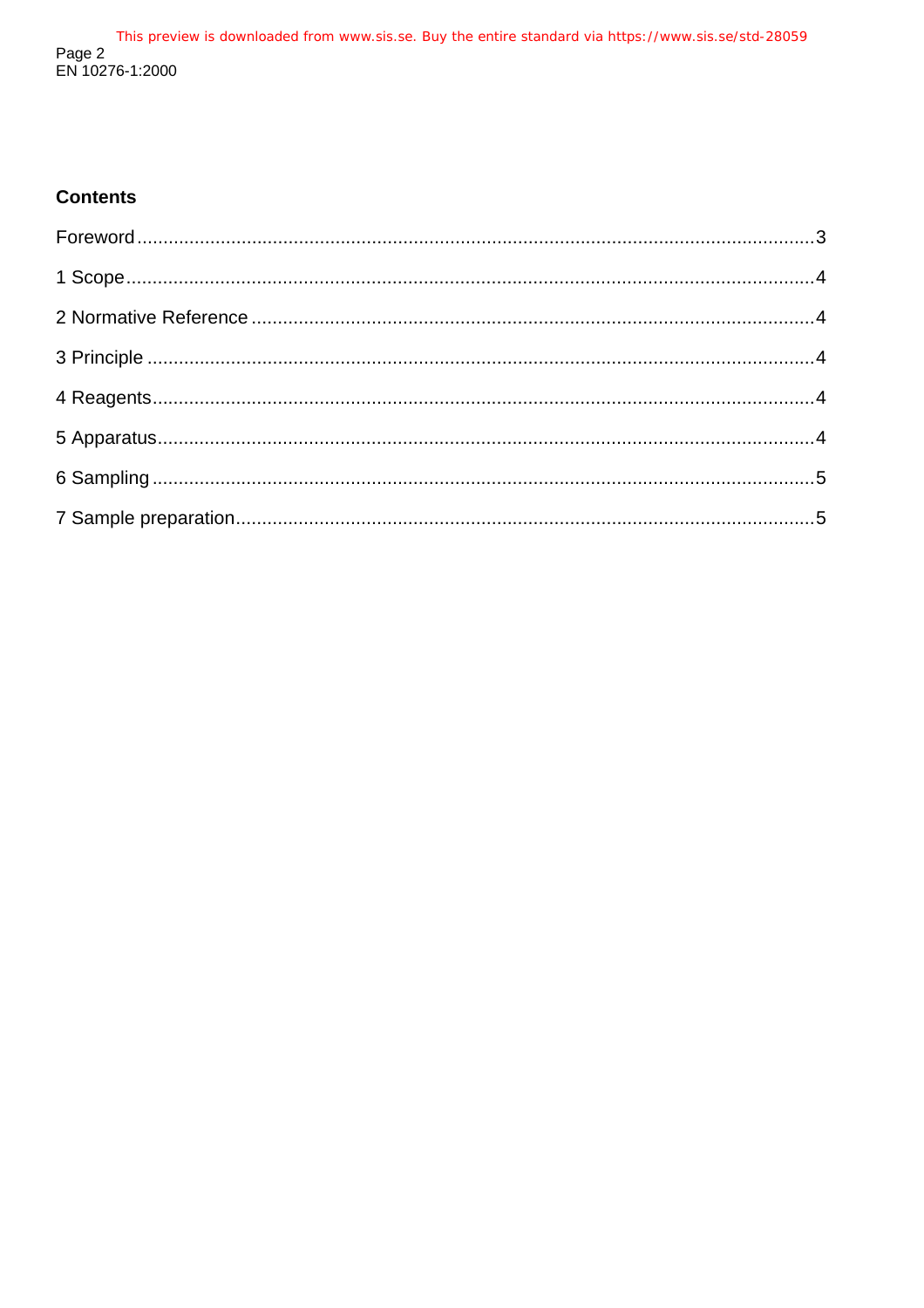## **Foreword**

This European Standard has been prepared by Technical Committee ECISS/TC 20 "Methods of chemical analysis of ferrous products", the secretariat of which is held by SIS.

This European Standard shall be given the status of a national standard, either by publication of an identical text or by endorsement, at the latest by November 2000, and conflicting national standards shall be withdrawn at the latest by November 2000.

According to the CEN/CENELEC Internal Regulations, the national standards organizations of the following countries are bound to implement this European Standard: Austria, Belgium, Czech Republic, Denmark, Finland, France, Germany, Greece, Iceland, Ireland, Italy, Luxembourg, Netherlands, Norway, Portugal, Spain, Sweden, Switzerland and the United Kingdom.